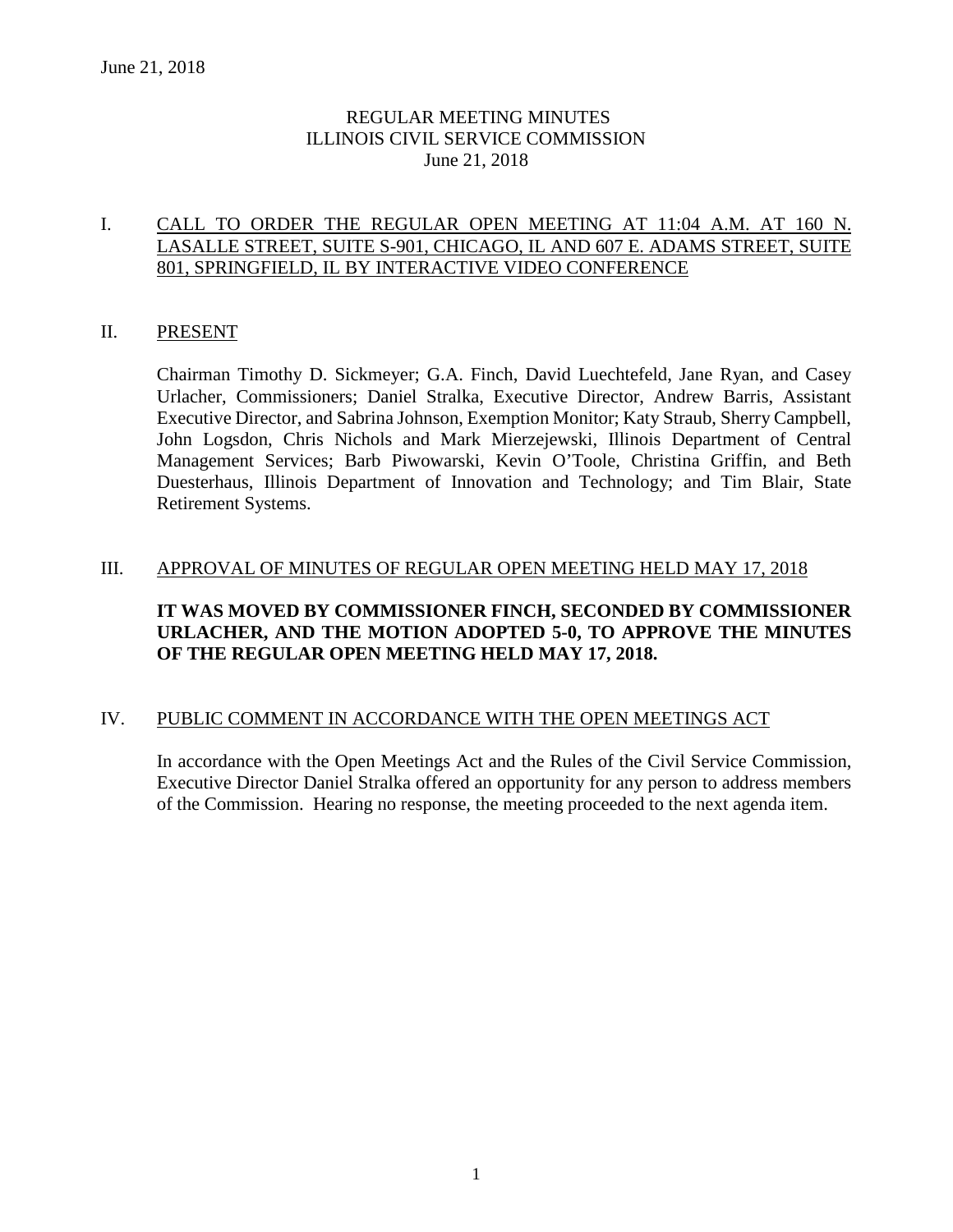#### EXEMPTIONS UNDER SECTION  $4d(3)$  OF THE PERSONNEL CODE V.

# A. Report on Exempt Positions from Department of Central Management Services

|               | Total     | Number of Exempt |
|---------------|-----------|------------------|
| <u>Agency</u> | Employees | Positions        |
|               |           |                  |
|               |           |                  |
|               |           |                  |
|               |           |                  |
|               |           |                  |
|               |           |                  |
|               |           |                  |
|               |           |                  |
|               |           |                  |
|               |           |                  |
|               |           |                  |
|               |           |                  |
|               |           |                  |
|               |           |                  |
|               |           |                  |
|               |           |                  |
|               |           |                  |
|               |           |                  |
|               |           |                  |
|               |           |                  |
|               |           |                  |
|               |           |                  |
|               |           |                  |
|               |           |                  |
|               |           |                  |
|               |           |                  |
|               |           |                  |
|               |           |                  |
|               |           |                  |
|               |           |                  |
|               |           |                  |
|               |           |                  |
|               |           |                  |
|               |           |                  |
|               |           |                  |
|               |           |                  |
|               |           |                  |
|               |           |                  |
|               |           |                  |
|               |           |                  |
|               |           |                  |
|               |           |                  |
|               |           |                  |
|               |           |                  |
|               |           |                  |
|               |           |                  |
|               |           |                  |
|               |           |                  |
|               |           |                  |
|               |           |                  |
|               |           |                  |
|               |           |                  |
|               |           |                  |
|               |           |                  |
|               |           |                  |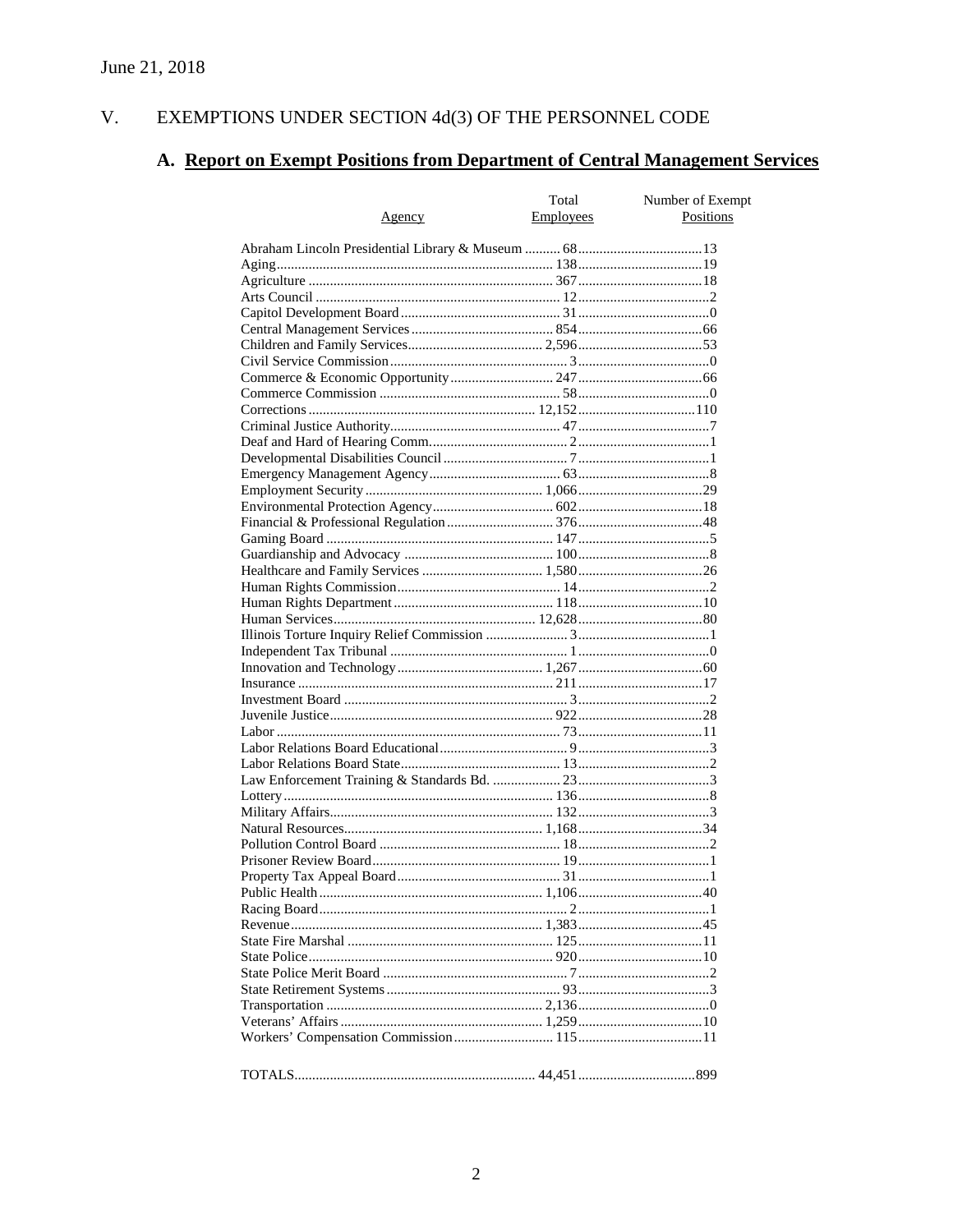# **B. Governing Rule – Section 1.142 Jurisdiction B Exemptions**

- a) The Civil Service Commission shall exercise its judgment when determining whether a position qualifies for exemption from Jurisdiction B under Section 4d(3) of the Personnel Code. The Commission will consider any or all of the following factors inherent in the position and any other factors deemed relevant to the request for exemption:
	- 1) The amount and scope of principal policy making authority;
	- 2) The amount and scope of principal policy administering authority;
	- 3) The amount of independent authority to represent the agency, board or commission to individuals, legislators, organizations or other agencies relative to programmatic responsibilities;
	- 4) The capability to bind the agency, board or commission to a course of action;
	- 5) The nature of the program for which the position has principal policy responsibility;
	- 6) The placement of the position on the organizational chart of the agency, board or commission;
	- 7) The mission, size and geographical scope of the organizational entity or program within the agency, board or commission to which the position is allocated or detailed.
- b) The Commission may, upon its own action after 30 days' notice to the Director of Central Management Services or upon the recommendation of the Director of the Department of Central Management Services, rescind the exemption of any position that no longer meets the requirements for exemption set forth in subsection (a). However, rescission of an exemption shall be approved after the Commission has determined that an adequate level of managerial control exists in exempt status that will insure responsive and accountable administrative control of the programs of the agency, board or commission.
- c) For all positions currently exempt by action of the Commission, the Director of Central Management Services shall inform the Commission promptly in writing of all changes in essential functions, reporting structure, working title, work location, position title, position number or specialized knowledge, skills, abilities, licensure or certification.
- d) Prior to granting an exemption from Jurisdiction B under Section 4d(3) of the Personnel Code, the Commission will notify the incumbent of the position, if any, of its proposed action. The incumbent may appear at the Commission meeting at which action is to be taken and present objections to the exemption request.

(Source: Amended at 34 Ill. Reg. 3485, effective March 3, 2010)

\* \* \*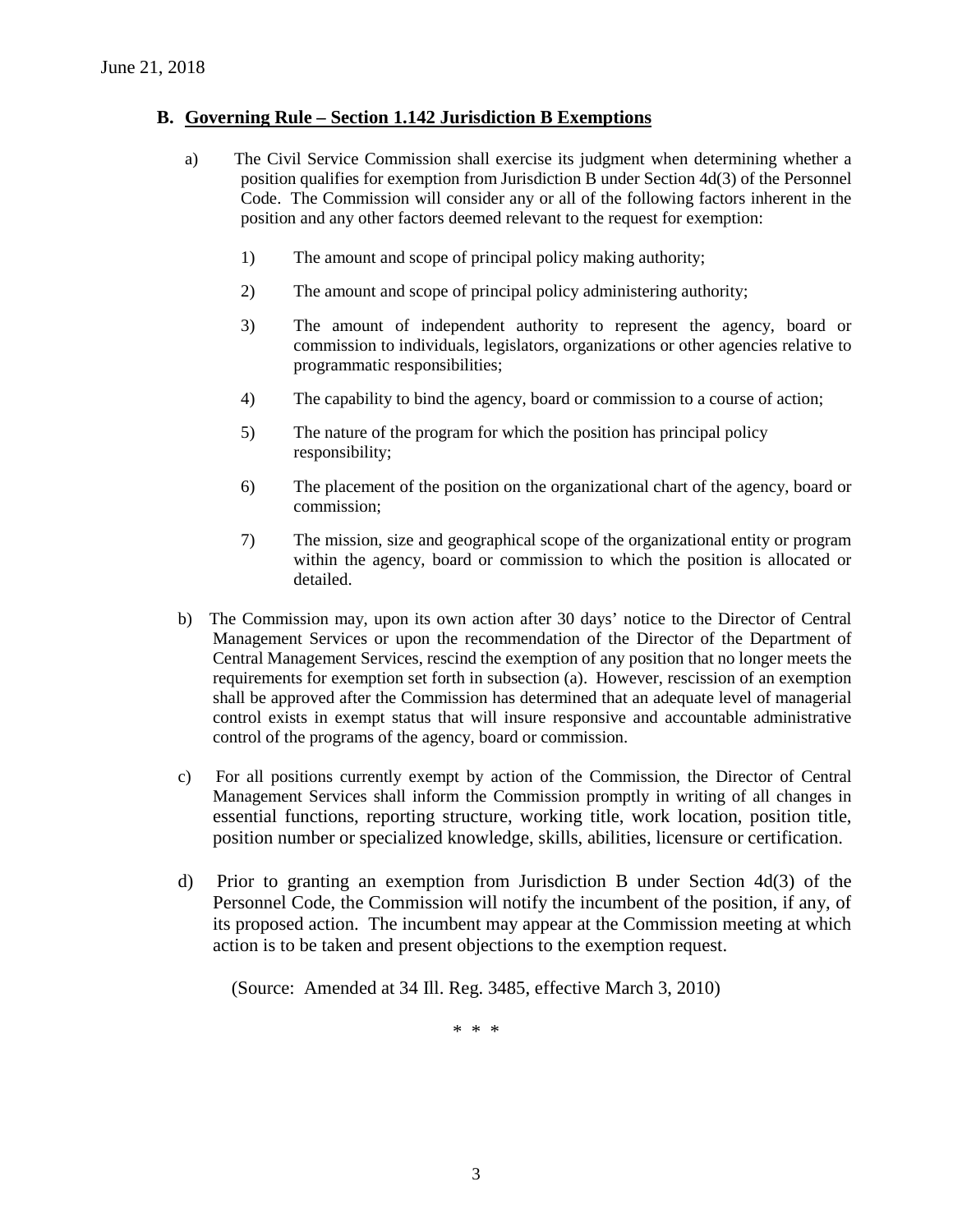# **C. Requests for 4d(3) Exemption**

Exemption Monitor Sabrina Johnson reported the following:

 $\triangleright$  As to Item C, this request is for a Deputy Director of the Bureau of Administrative Hearings at the Department of Central Management Services, a position that reports to the Director. Based on the June 2016 monthly meeting, the Civil Service Commission granted exemption to this position for one year as a pilot program. Based on Executive Order 2016-06, the Civil Service Commission extended the first request for an additional 12 months, expiring June 2018. Central Management Services is requesting continued exemption for this position on a permanent basis based on the Executive Order 2017-04 which indicates "The Bureau shall continue to exist within CMS indefinitely, unless discontinued by subsequent Executive Order, administrative rule, or Public Act." This position's duties and responsibilities remain the same. Staff recommended granting 4d(3) exemption on a permanent basis.

Katy Straub concurred with the Staff presentation. She added that though her appointment may not have been in technical compliance with the Executive Order, it was in the spirit of the Executive Order. She noted how she had been working closely with the Bureau of Administrative Hearings all along including chairing the Professional Development Committee even while at the Department of Financial and Professional Regulation.

 $\triangleright$  As to Items D1-D9, these requests are for nine Enterprise Resource Planning (ERP) Divisions at the Department of Innovation and Technology (DoIT). The positions report to the ERP Program Director who reports to the Secretary of DoIT. Based on the August 2015 Minutes, the Civil Service Commission granted exemption for a period of 36 months for seven positions. Then two additional positions were granted exemption for 24 months to coincide with the same expiration date as the initial seven positions. DoIT is requesting exemption for these positions for an additional 48 months. DoIT has indicated the positions are still critical to the ongoing development and implementation of various facets of the ERP Program. The nine positions' duties and responsibilities remain the same. Staff recommended granting exemption for an additional 48 months.

Kevin O'Toole concurred with the Staff presentation. Commissioner Ryan inquired why three of these positions were never filled. O'Toole replied that the ERP was so engrossed in the financial phase of the program implementation that it was decided to simply put off all other aspects. Commissioner Luechtefeld asked about the current status of the three vacancies and Kevin O'Toole replied that they are recruiting for all the vacant positions right now. Commissioner Ryan noted that the Human Capital Development phase was now coming up for implementation so that position would need to be filled and would need another four years for these programs. O'Toole agreed with Commissioner Ryan. Chairman Sickmeyer asked Kevin O'Toole to confirm that this was the first time these positions would be filled, which he did confirm. O'Toole reiterated that it was decided to pull back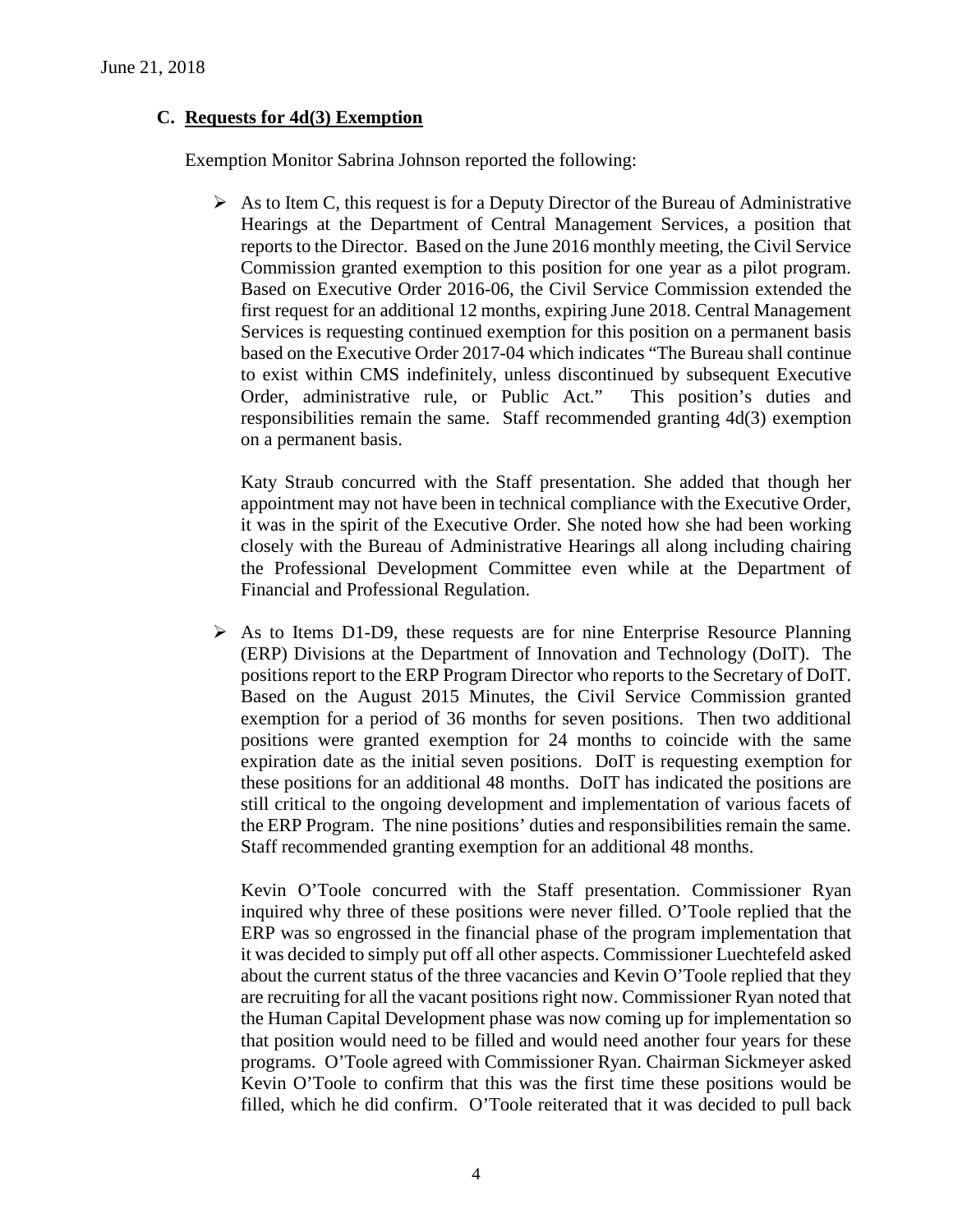from other program phases until after the financial phase was complete. Chairman Sickmeyer then asked why the agency needed another four years for this program. Kevin O'Toole replied that the ERP implementation will take at least that long as they keep adding agencies and programs.

 $\triangleright$  As to Item E, this request is for a General Counsel of the Office of the Executive Secretary at the State Retirement Systems (SRS), a position that reports to the Executive Secretary. This position is responsible for providing legal advice to the Board of Trustees, the Executive Secretary and staff regarding litigation, contract interpretation and negotiation. It is also responsible for development and implementation of statewide policies and procedures along with reviewing drafts of legal agreements, administrative orders, legislation, rules and regulations. It will serve as the liaison to the Attorney General's Office, the Governor's Office of Legal Affairs, CMS and private attorneys for litigation involving SRS. Staff recommended approval of this exemption request.

Tim Blair indicated he had nothing to add to the Staff presentation.

# **IT WAS MOVED BY COMMISSIONER URLACHER, SECONDED BY COMMISSIONER RYAN, AND THE MOTION ADOPTED 5-0 TO GRANT 4d(3) EXEMPTION FOR THE FOLLOWING POSITIONS:**

- **C: Deputy Director, Bureau of Administrative Hearings (CMS)**
- **E: General Counsel (SRS)**

**IT WAS MOVED BY COMMISSIONER RYAN, SECONDED BY COMMISSIONER URLACHER, AND THE MOTION ADOPTED 5-0 TO GRANT 4d(3) EXEMPTION FOR THE FOLLOWING POSITIONS FOR A PERIOD OF 48 MONTHS:**

**D1: Manager of Human Capital Management (DoIT)**

**D2: Manager of Change Management (DoIT)**

**D3: Manager of Work Management (DoIT)**

**D4: Manager of Technical and Quality Management (DoIT)**

**D5: Manager of Business Intelligence Development (DoIT)**

**D6: Manager of Resource Management (DoIT)**

**D7: Manager of Issues and Risk Management (DoIT)**

**D8: Manager of Contract and Policy Management (DoIT)**

**D9: Manager of Legacy System Management (DoIT)**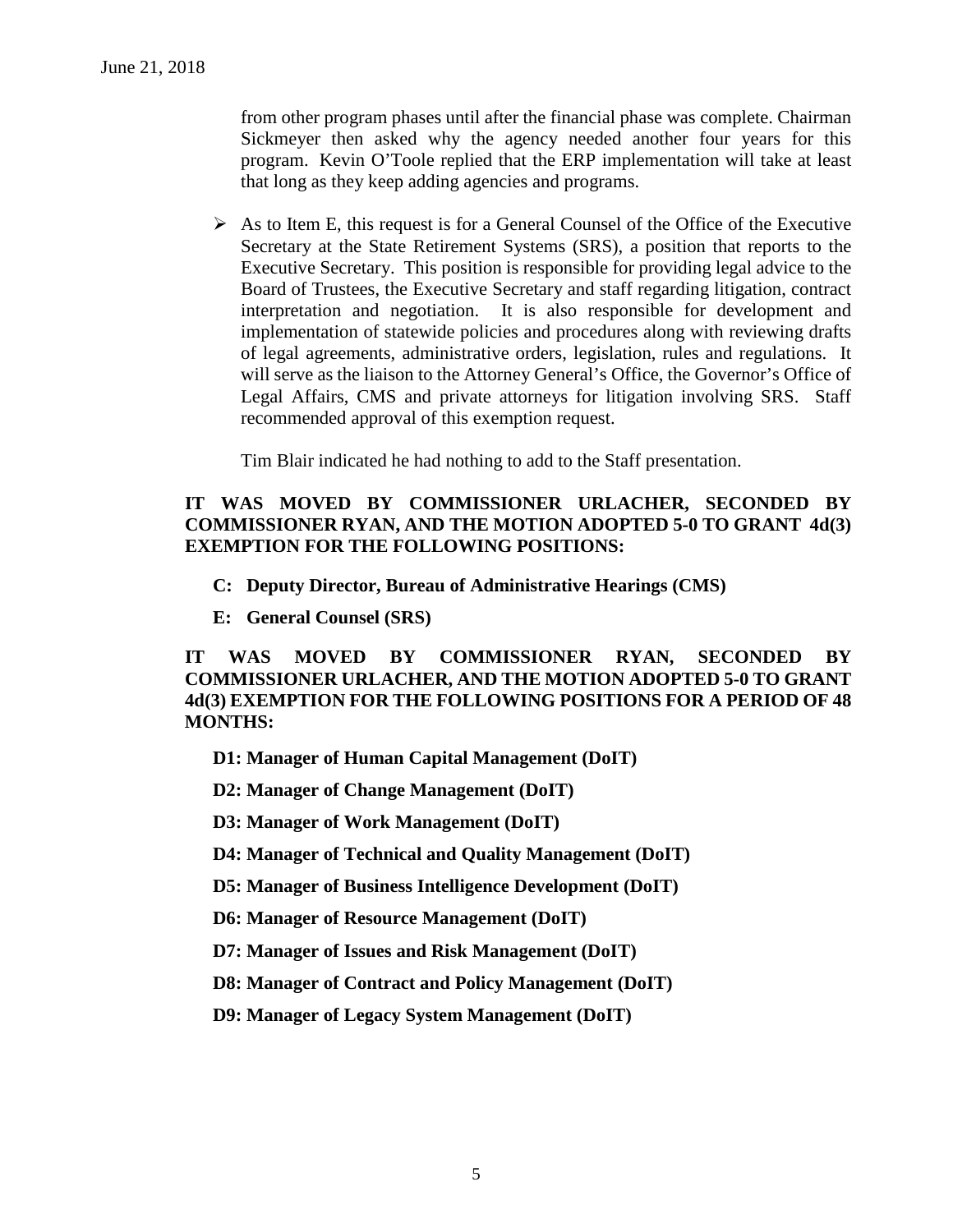# **The following positions were granted 4d(3) exemption on June 21, 2018:**

#### **D. Illinois Department of Central Management Services**

| <b>Position Number</b>  | $40070 - 37 - 00 - 030 - 00 - 01$ <sup>1</sup>     |
|-------------------------|----------------------------------------------------|
| <b>Functional Title</b> | Deputy Director, Bureau of Administrative Hearings |
| Incumbent               | Katy L. Straub                                     |
| Supervisor              | Director                                           |
| Location                | <b>Cook County</b>                                 |

#### **E. State Retirement Systems**

| <b>Position Number</b>  | 40070-50-74-000-00-04      |
|-------------------------|----------------------------|
| <b>Functional Title</b> | <b>General Counsel</b>     |
| Incumbent               | Vacant                     |
| Supervisor              | <b>Executive Secretary</b> |
| Location                | <b>Sangamon County</b>     |

### **The following positions were granted 4d(3) exemption on June 21, 2018 for a period of 48 months:**

#### **D1. Illinois Department of Innovation and Technology[2](#page-5-1)**

| <b>Position Number</b>  | 40070-28-12-014-00-01                             |
|-------------------------|---------------------------------------------------|
| <b>Functional Title</b> | Manager of Human Capital Management               |
| Incumbent               | Vacant                                            |
| Supervisor              | ERP Program Director who reports to the Secretary |
| Location                | <b>Sangamon County</b>                            |

### **D2. Illinois Department of Innovation and Technology**

| <b>Position Number</b>  | 40070-28-12-114-00-01                             |
|-------------------------|---------------------------------------------------|
| <b>Functional Title</b> | Manager of Change Management                      |
| Incumbent               | Vacant                                            |
| Supervisor              | ERP Program Director who reports to the Secretary |
| Location                | <b>Sangamon County</b>                            |

<span id="page-5-0"></span><sup>&</sup>lt;sup>1</sup> This position was granted  $4d(3)$  exemption on June 16, 2017 for a period of one year.

<span id="page-5-1"></span> $2$  The nine proposed exemptions for Illinois Department of Innovation and Technology were granted 4d(3) exemption in August 2015 and August 2016 for periods expiring August 2018.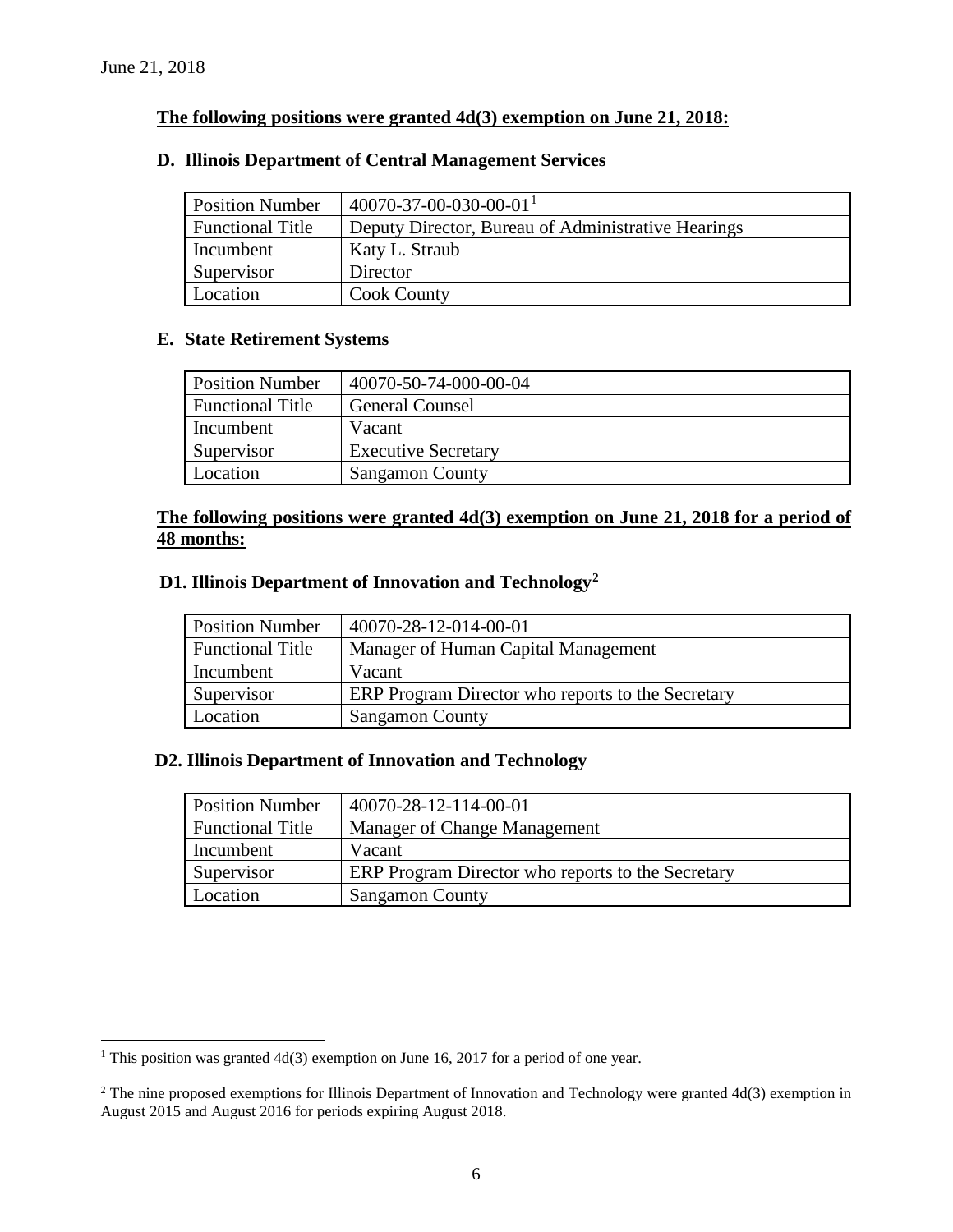# **D3. Illinois Department of Innovation and Technology**

| <b>Position Number</b>  | 40070-28-12-214-00-01                             |
|-------------------------|---------------------------------------------------|
| <b>Functional Title</b> | Manager of Work Management                        |
| Incumbent               | <b>Greg Easterly</b>                              |
| Supervisor              | ERP Program Director who reports to the Secretary |
| Location                | <b>Sangamon County</b>                            |

# **D4. Illinois Department of Innovation and Technology**

| <b>Position Number</b>  | 40070-28-12-314-00-01                             |
|-------------------------|---------------------------------------------------|
| <b>Functional Title</b> | Manager of Technical and Quality Management       |
| Incumbent               | Carl Try                                          |
| Supervisor              | ERP Program Director who reports to the Secretary |
| Location                | <b>Sangamon County</b>                            |

# **D5. Illinois Department of Innovation and Technology**

| <b>Position Number</b>  | 40070-28-12-414-00-01                             |
|-------------------------|---------------------------------------------------|
| <b>Functional Title</b> | Manager of Business Intelligence Development      |
| Incumbent               | Vacant                                            |
| Supervisor              | ERP Program Director who reports to the Secretary |
| Location                | <b>Sangamon County</b>                            |

### **D6. Illinois Department of Innovation and Technology**

| <b>Position Number</b>  | 40070-28-12-514-00-01                             |
|-------------------------|---------------------------------------------------|
| <b>Functional Title</b> | Manager of Resource Management                    |
| Incumbent               | Vacant                                            |
| Supervisor              | ERP Program Director who reports to the Secretary |
| Location                | <b>Sangamon County</b>                            |

# **D7. Illinois Department of Innovation and Technology**

| <b>Position Number</b>  | 40070-28-12-614-00-01                             |
|-------------------------|---------------------------------------------------|
| <b>Functional Title</b> | Manager of Issues and Risk Management             |
| Incumbent               | Barbara Piwowarski                                |
| Supervisor              | ERP Program Director who reports to the Secretary |
| Location                | <b>Cook County</b>                                |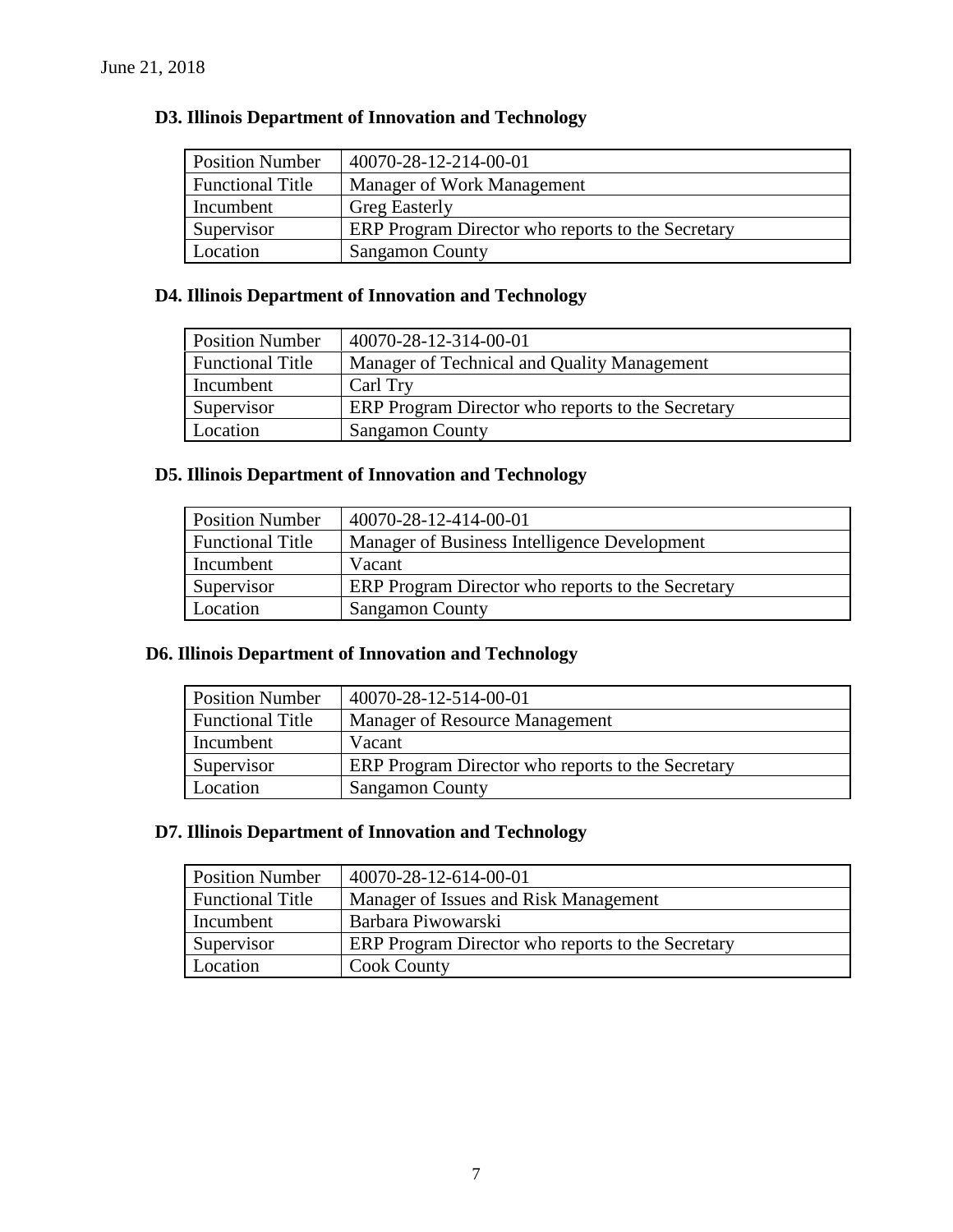| <b>Position Number</b>  | 40070-28-12-714-00-01                             |
|-------------------------|---------------------------------------------------|
| <b>Functional Title</b> | Manager of Contract and Policy Management         |
| Incumbent               | <b>Christ Balich</b>                              |
| Supervisor              | ERP Program Director who reports to the Secretary |
| Location                | <b>Cook County</b>                                |

#### **D8. Illinois Department of Innovation and Technology**

#### **D9. Illinois Department of Innovation and Technology**

| <b>Position Number</b>  | 40070-28-12-814-00-01                             |
|-------------------------|---------------------------------------------------|
| <b>Functional Title</b> | Manager of Legacy System Management               |
| Incumbent               | Mark Dean                                         |
| Supervisor              | ERP Program Director who reports to the Secretary |
| Location                | <b>Sangamon County</b>                            |

# VI. CLASS SPECIFICATIONS

### **A. Governing Rule – Section 1.45 Classification Plan**

The Commission will review the class specifications requiring Commission approval under the Classification Plan and will approve those that meet the requirements of the Personnel Code and Personnel Rules and conform to the following accepted principles of position classification:

- a) The specifications are descriptive of the work being done or that will be done;
- b) Identifiable differentials are set forth among classes that are sufficiently significant to permit the assignment of individual positions to the appropriate class;
- c) Reasonable career promotional opportunities are provided;
- d) The specifications provide a reasonable and valid basis for selection screening by merit examinations;
- e) All requirements of the positions are consistent with classes similar in difficulty, complexity and nature of work.

The following class titles were submitted for revision by the Director of the Illinois Department of Central Management Services:

# **B. Arson Investigations Trainee Arson Investigator I Arson Investigator II**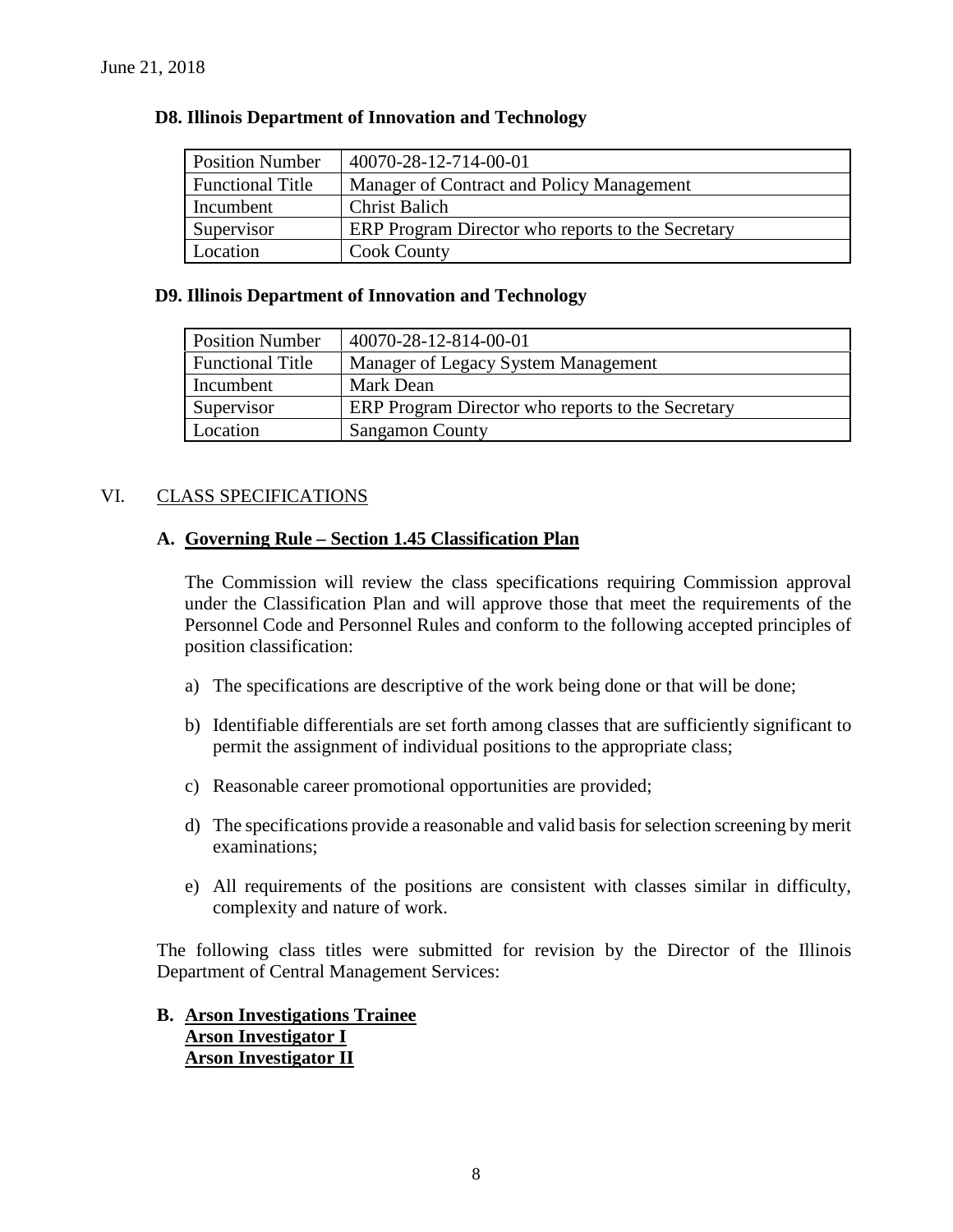- **C. Civil Engineer Trainee Civil Engineer I Civil Engineer II Civil Engineer III Civil Engineer IV**
- Regarding Item B, Assistant Executive Director Barris noted that the Personnel Code prohibits employees from serving a probationary period longer than 12 months. However, employees in a training program are specifically excluded from Jurisdiction B of the Personnel Code and a training program can last longer than 12 months. As such, the proposed revisions to the Arson Investigator Trainee class could effectively put the employee in a situation without civil service protection for longer than 12 months which seems to go against the intent of the Personnel Code prohibition referenced above. Barris inquired why the training program needed to be extended longer than 12 months and/or what kind of training was necessary that would take longer than 12 months. Barris inquired as to the other classes that extended training periods longer than 12 months. Chris Nickols, CMS Technical Services, explained that a second pathway into the program (aside from an equivalency to four years of college) was created to capture potential graduates with an AAS Fire Science degree (two years) and put them to work in an apprenticeship style program in which there is a lot of training to accomplish. John Logsdon, CMS Technical Services, provided a list of training programs contained within class specifications, including 18 classes with training programs longer than 12 months.
- $\triangleright$  Regarding Item C, Assistant Executive Director Barris spoke to Chris Nickols, CMS Technical Services, about the need for the revisions and the history of the Civil Engineer classes. Barris noted that the classes had not been revised since the 1970's and inquired if that was the primary need for the revisions. Nickols acknowledged that it was part of the reason and also explained that the use of the classes by agencies had also changed. Nichols explained that there were originally two groups of Engineers used at the Department of Transportation (DOT) and the Department of Natural Resources (DNR) but the Engineers at DOT subsequently were moved to DNR. As a result, persons who had engineering degrees and qualified for the Civil Engineer Trainee class at DOT could not qualify for the targeted Civil Engineer class at DNR because their degree was only in engineering as opposed to civil engineering. Nickols summed up the nature of a civil engineer as someone who focused on urban issues such as building codes and street configuration while an engineering degree could cover a wide array of fields such as water resource engineering. John Logsdon, CMS Technical Services, explained that an engineer in water resource allocation was what was used when DNR was created as a state agency. Nickols noted that the positions were originally non-Code and in different bargaining units. Commissioner Luechtefeld asked if the revisions would create any new jobs and Nickols explained that they would not.

The revisions identified in Items B and C were agreed to through collective bargaining.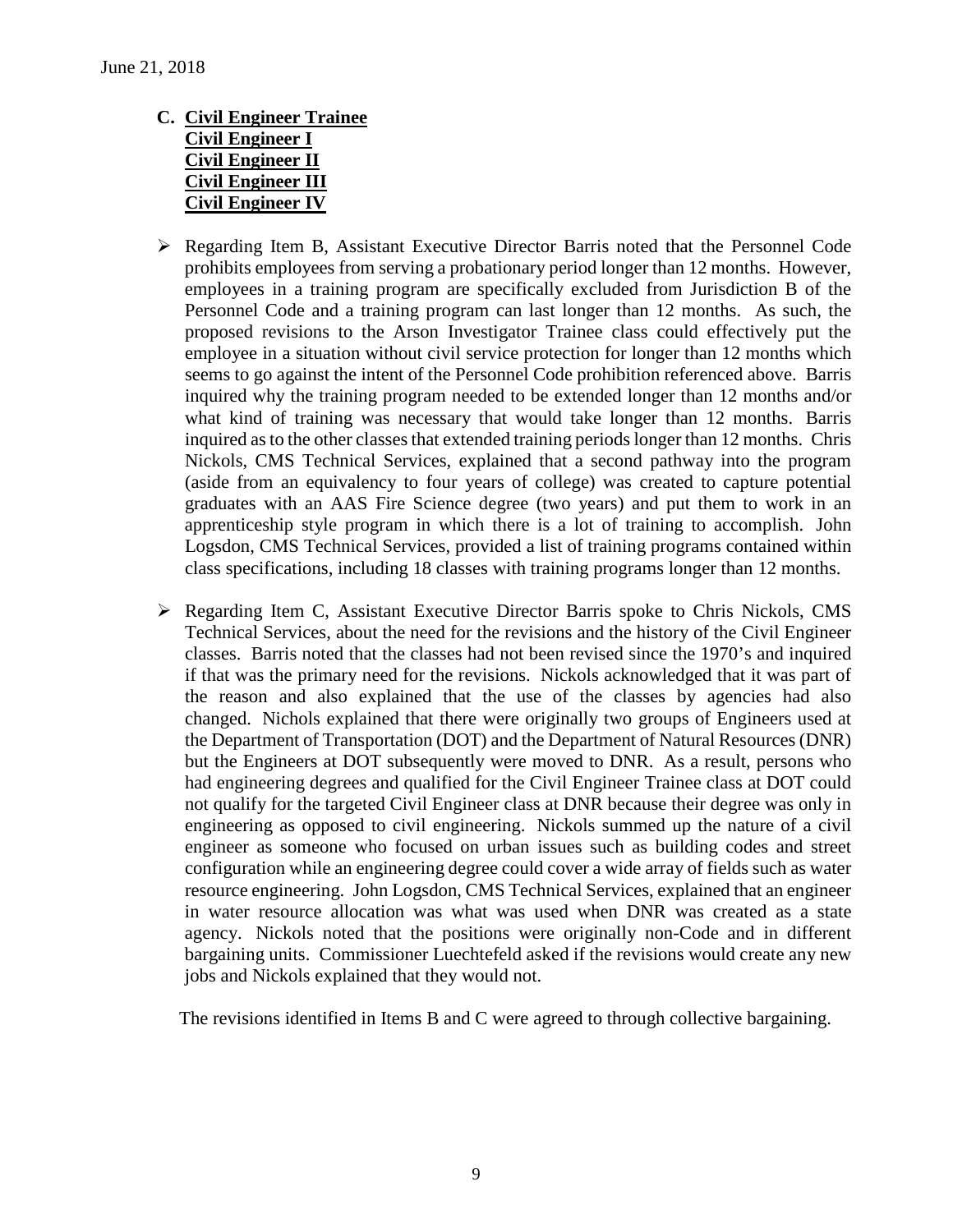# **IT WAS MOVED BY COMMISSIONER FINCH, SECONDED BY COMMISSIONER URLACHER, AND THE MOTION ADOPTED 5-0 TO APPROVE THE REVISION OF THE FOLLOWING CLASS TITLES TO BE EFFECTIVE JULY 1, 2018:**

- **B. Arson Investigations Trainee Arson Investigator I Arson Investigator II**
- **C. Civil Engineer Trainee Civil Engineer I Civil Engineer II Civil Engineer III Civil Engineer IV**

# **IT WAS MOVED BY COMMISSIONER RYAN, SECONDED BY COMMISSIONER URLACHER, AND THE MOTION ADOPTED 5-0 TO DISAPPROVE ANY CLASS SPECIFICATIONS RECEIVED BY THE COMMISSION STAFF NOT CONTAINED IN THIS AGENDA TO ALLOW ADEQUATE STUDY.**

# VII. PERSONNEL RULES

# **A. Civil Service Commission Governing Rule – Section 1.310 Personnel Rules**

The Commission has power to disapprove new rules or amendments to existing rules submitted by the Director of Central Management Services. Such proposed new rules or amendments of existing rules submitted to the Commission shall be accompanied by a report of proceedings attending the prior public hearing required by law with respect to them. If the Commission does not disapprove new rules or any amendment to existing rules within 30 days following the receipt from the Director of Central Management Services, the new rules or amendments have the force and effect of law after filing by the Director with the Secretary of State.

### **B. None submitted**

**IT WAS MOVED BY COMMISSIONER LUECHTEFELD, SECONDED BY COMMISSIONER RYAN, AND THE MOTION ADOPTED 5-0 TO DISAPPROVE ANY AMENDMENTS TO PERSONNEL RULES RECEIVED BY THE COMMISSION STAFF BUT NOT CONTAINED IN THIS AGENDA TO ALLOW ADEQUATE STUDY.**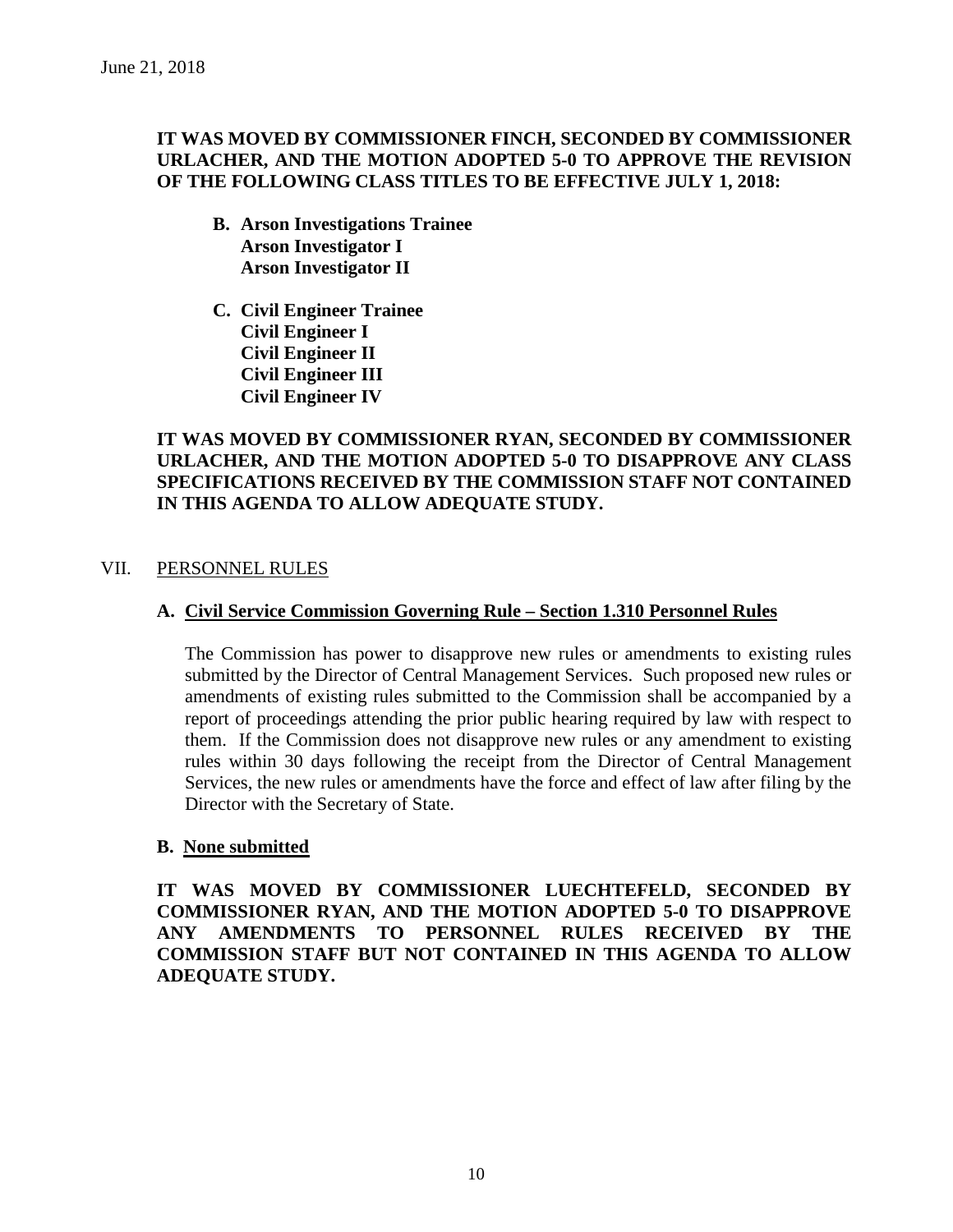### VIII. MOTION TO CLOSE A PORTION OF THE MEETING

**IT WAS MOVED BY COMMISSIONER FINCH, SECONDED BY COMMISSIONER URLACHER, AND BY ROLL CALL VOTE THE MOTION ADOPTED 5-0 TO CLOSE A PORTION OF THE MEETING PURSUANT TO SUBSECTIONS 2(c)(1), 2(c)(4), AND 2(c)(11) OF THE OPEN MEETINGS ACT.**

| <b>SICKMEYER</b>   | YES.       | <b>FINCH</b> | YES  |
|--------------------|------------|--------------|------|
| <b>LUECHTEFELD</b> | <b>YES</b> | <b>RYAN</b>  | YES. |
| <b>URLACHER</b>    | YES        |              |      |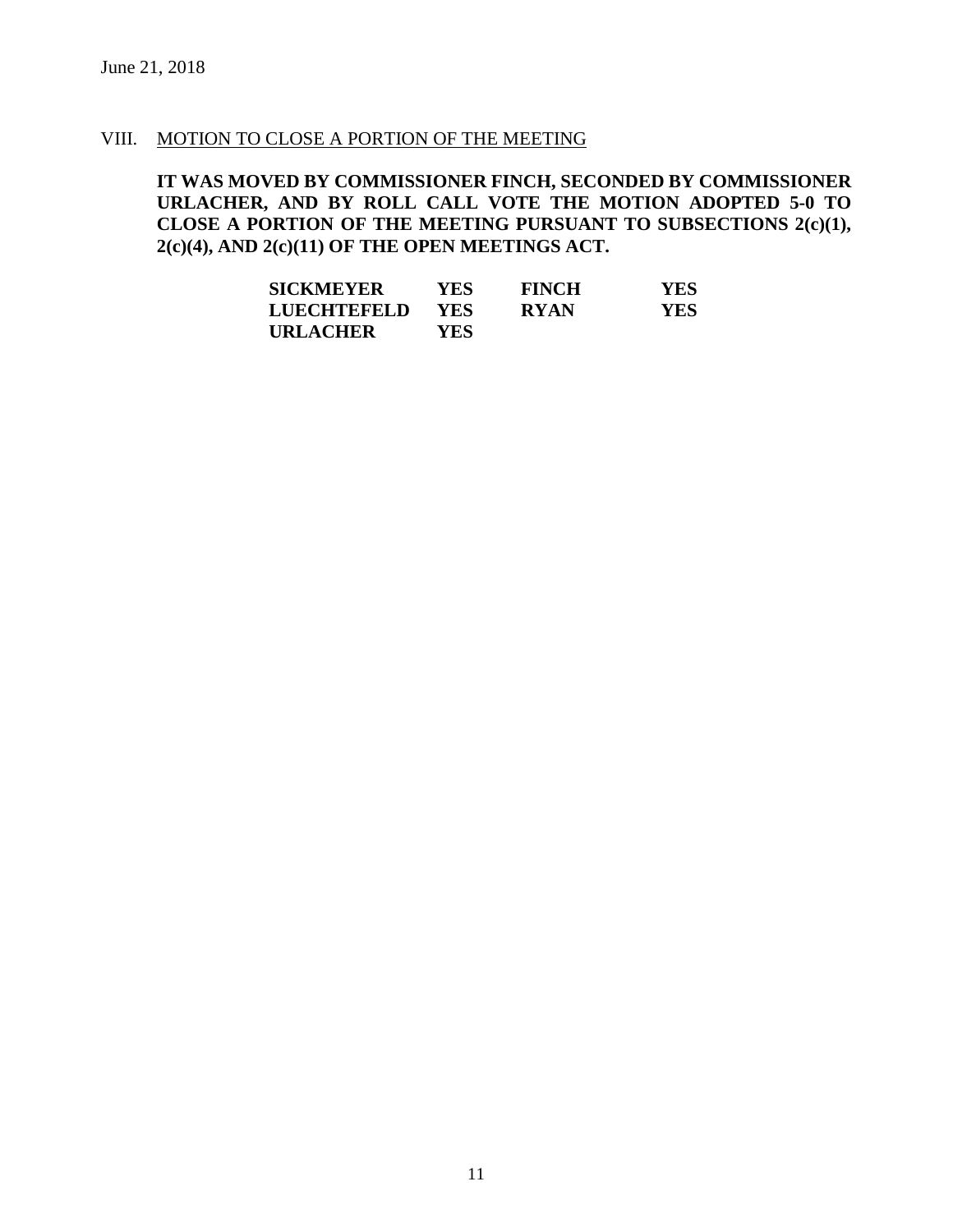# IX. RECONVENE THE OPEN MEETING

Upon due and proper notice, the regular open meeting of the Illinois Civil Service Commission was reconvened at 160 N. LaSalle Street, Suite S-901, Chicago, IL and 607 E. Adams Street, Suite 801, Springfield, IL by interactive video conference at 11:33 a.m.

### PRESENT

Chairman Timothy D. Sickmeyer; G.A. Finch, David Luechtefeld, Jane Ryan, and Casey Urlacher, Commissioners; and Daniel Stralka, Executive Director, Andrew Barris, Assistant Executive Director, and Sabrina Johnson, Exemption Monitor.

# X. NON-MERIT APPOINTMENT REPORT

Executive Director Daniel Stralka informed the Commissioners that this report was being removed from upcoming agendas due to ongoing concerns over the data it purports to present. The plan is to work on correcting the deficiencies later this summer.

| <b>Agency</b>                            |                | $4/30/18$ 5/31/18 5/31/17 |                |
|------------------------------------------|----------------|---------------------------|----------------|
| Aging                                    | I              | 1                         | 0              |
| Agriculture                              | $\overline{0}$ | 6                         | 1              |
| <b>Central Management Services</b>       | 1              | $\overline{2}$            | 3              |
| <b>Children and Family Services</b>      | 1              | 1                         | 1              |
| Commerce and Economic Opportunity        | 1              | $\boldsymbol{0}$          | 3              |
| Corrections                              | 1              | 1                         | $\overline{0}$ |
| <b>Employment Security</b>               | $\overline{2}$ | 1                         | 0              |
| Financial and Professional Regulation    | 1              | $\mathbf{1}$              | 1              |
| Guardianship & Advocacy                  | 1              | $\bf{0}$                  | 1              |
| <b>Healthcare and Family Services</b>    | $\overline{4}$ | 7                         | 6              |
| Human Rights Department                  | 1              | $\overline{2}$            | $\overline{0}$ |
| <b>Human Services</b>                    | 16             | 18                        | 13             |
| Innovation & Technology                  | 6              | 8                         | $\overline{0}$ |
| Insurance                                | 1              | $\overline{2}$            | $\overline{0}$ |
| Juvenile Justice                         | $\overline{0}$ | $\bf{0}$                  | 1              |
| <b>Labor Relations Board-Educational</b> | 1              | 1                         | 1              |
| Lottery                                  | $\overline{0}$ | $\bf{0}$                  | 1              |
| <b>Natural Resources</b>                 | 9              | 28                        | 10             |
| Property Tax Appeal Board                | 3              | 4                         |                |
| <b>Public Health</b>                     | 5              | 5                         | $\overline{0}$ |
| Revenue                                  | 1              | $\mathbf{1}$              | 1              |
| <b>State Fire Marshal</b>                | 1              | 1                         | $\overline{2}$ |
| <b>State Police</b>                      | 7              | 10                        | 1              |
| <b>State Retirement Systems</b>          | 0              | $\boldsymbol{0}$          | $\mathbf{1}$   |
| Veterans' Affairs                        | 1              | 1                         | $\overline{2}$ |
| <b>Totals</b>                            | 65             | 101                       | 50             |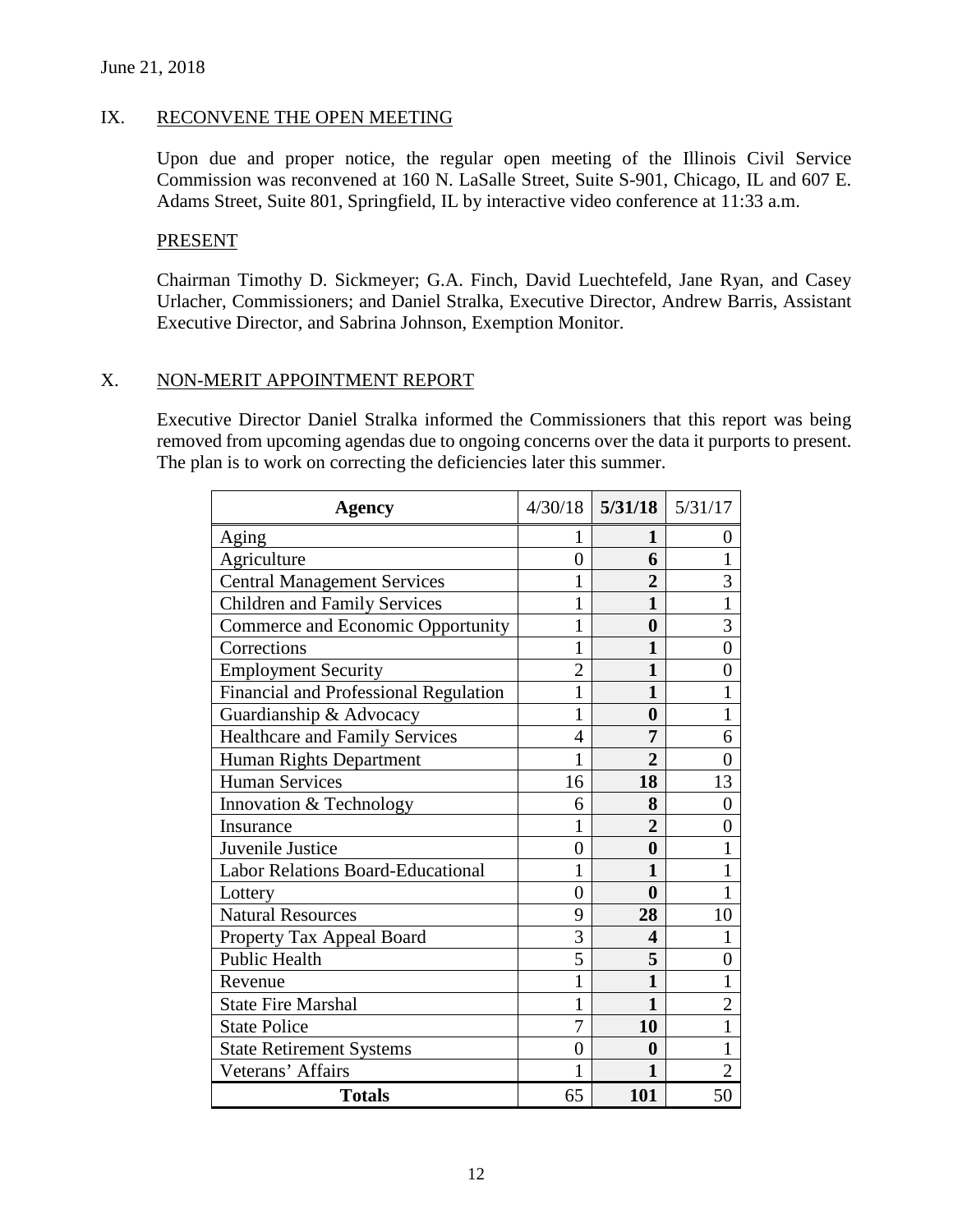# XI. PUBLICLY ANNOUNCED DECISIONS RESULTING FROM APPEALS

#### **DA-31-18**

| Employee    | Michael B. Caraker   | Appeal Date                  | 3/05/18           |
|-------------|----------------------|------------------------------|-------------------|
| Agency      | Human Services       | Decision Date                | 6/08/18           |
| Appeal Type | Discharge            | <b>Proposal for Decision</b> | Discharge upheld. |
| ALJ         | <b>Andrew Barris</b> |                              |                   |

**IT WAS MOVED BY COMMISSIONER URLACHER, SECONDED BY COMMISSIONER RYAN, AND BY ROLL CALL VOTE OF 5-0 THE MOTION ADOPTED TO AFFIRM AND ADOPT THE PROPOSAL OF THE ADMINISTRATIVE LAW JUDGE TO UPHOLD THE DISCHARGE FOR THE REASONS SET FORTH IN THE PROPOSAL FOR DECISION DATED JUNE 8, 2018.**

| <b>SICKMEYER</b>   | <b>YES</b> | <b>FINCH</b> | YES |
|--------------------|------------|--------------|-----|
| <b>LUECHTEFELD</b> | YES.       | <b>RYAN</b>  | YES |
| <b>URLACHER</b>    | YES.       |              |     |

### **RV-14-18**

| Employee    | Andre' R. Mayberry II                       | Appeal Date  | 9/06/17    |
|-------------|---------------------------------------------|--------------|------------|
| Agency      | Central Management Services   Decision Date |              | 5/18/18    |
| Appeal Type | Rule Violation                              | Proposal for | Violation. |
| <b>ALJ</b>  | <b>Andrew Barris</b>                        | Decision     |            |

**IT WAS MOVED BY COMMISSIONER URLACHER, SECONDED BY COMMISSIONER RYAN, AND BY ROLL CALL VOTE OF 5-0 THE MOTION ADOPTED TO AFFIRM AND ADOPT THE PROPOSAL OF THE ADMINISTRATIVE LAW JUDGE THAT THE AGENCY IS TO COME INTO COMPLIANCE WITH THE PERSONNEL CODE AND RULES BY GRADING THE PETITIONER'S APPLICATION BASED UPON THE CLASS SPECIFICATION IN EFFECT AS OF AUGUST 7, 2017 AND SUCH GRADING SHALL OCCUR BY JUNE 30, 2018.**

| <b>SICKMEYER</b>   | YES-       | <b>FINCH</b> | <b>YES</b> |
|--------------------|------------|--------------|------------|
| <b>LUECHTEFELD</b> | <b>YES</b> | <b>RYAN</b>  | YES        |
| <b>URLACHER</b>    | YES.       |              |            |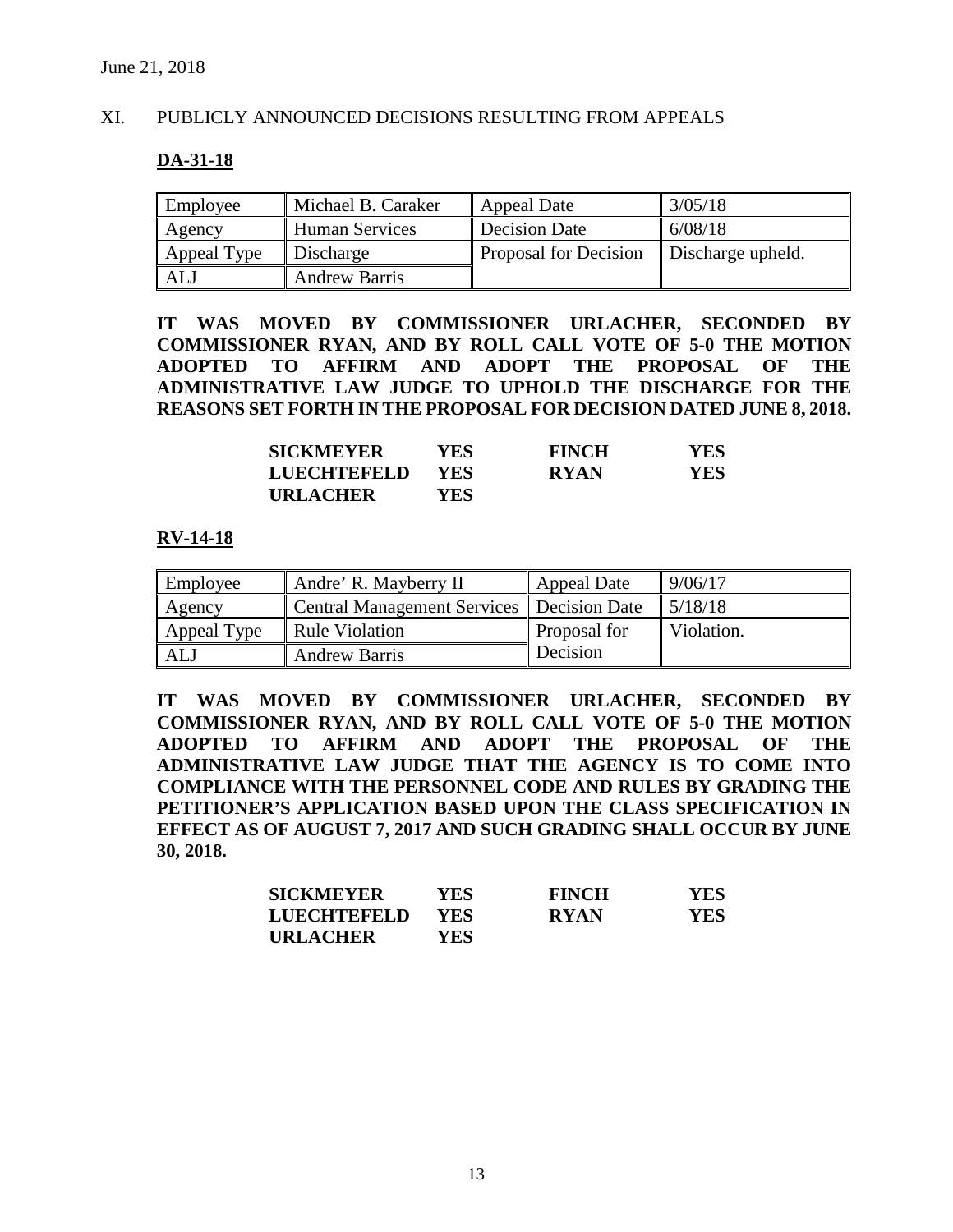# **RV-18-18**

| Employee    | Monica Barry                                | <b>Appeal Date</b> | 9/29/17       |
|-------------|---------------------------------------------|--------------------|---------------|
| Agency      | Central Management Services   Decision Date |                    | 5/17/18       |
| Appeal Type | Rule Violation                              | Proposal for       | No violation. |
| ALJ         | <b>Andrew Barris</b>                        | Decision           |               |

**IT WAS MOVED BY COMMISSIONER FINCH, SECONDED BY COMMISSIONER URLACHER, AND BY ROLL CALL VOTE OF 5-0 THE MOTION ADOPTED TO AFFIRM AND ADOPT THE PROPOSAL OF THE ADMINISTRATIVE LAW JUDGE THAT THE PETITIONER HAS NOT PROVEN BY A PREPONDERANCE OF THE EVIDENCE THAT A VIOLATION OF THE PERSONNEL CODE OR PERSONNEL RULES OCCURRED AS ALLEGED. THE APPEAL IS DENIED.**

| <b>SICKMEYER</b> | YES- | <b>FINCH</b> | YES        |
|------------------|------|--------------|------------|
| LUECHTEFELD      | YES. | <b>RYAN</b>  | <b>YES</b> |
| <b>URLACHER</b>  | YES. |              |            |

### XII. APPEALS TERMINATED WITHOUT DECISIONS ON THE MERITS

# **DA-46-17**

| Employee    | Angelia D. Bolton          | Appeal Date   | 5/30/17                       |
|-------------|----------------------------|---------------|-------------------------------|
| Agency      | <b>Employment Security</b> | Decision Date | 5/16/18                       |
| Appeal Type | Discharge                  | Proposal for  | Dismissed subject to approval |
| ALJ         | Daniel Stralka             | Decision      | of Commission; withdrawn.     |

# **DA-33-18**

| Employee    | Keyonna R. Randle     | <b>Appeal Date</b>              | 3/28/18                       |
|-------------|-----------------------|---------------------------------|-------------------------------|
| Agency      | <b>Human Services</b> | Decision Date $\frac{5}{17/18}$ |                               |
| Appeal Type | Discharge             | Proposal for                    | Dismissed subject to approval |
| <b>ALJ</b>  | Daniel Stralka        | Decision                        | of Commission; withdrawn.     |

### **DA-41-18**

| Employee    | Erica D. Wren        | Appeal Date                     | 4/25/18                       |
|-------------|----------------------|---------------------------------|-------------------------------|
| Agency      | Veterans' Affairs    | Decision Date $\frac{5}{31/18}$ |                               |
| Appeal Type | Discharge            | Proposal for                    | Dismissed subject to approval |
| ALJ         | <b>Andrew Barris</b> | Decision                        | of Commission; withdrawn.     |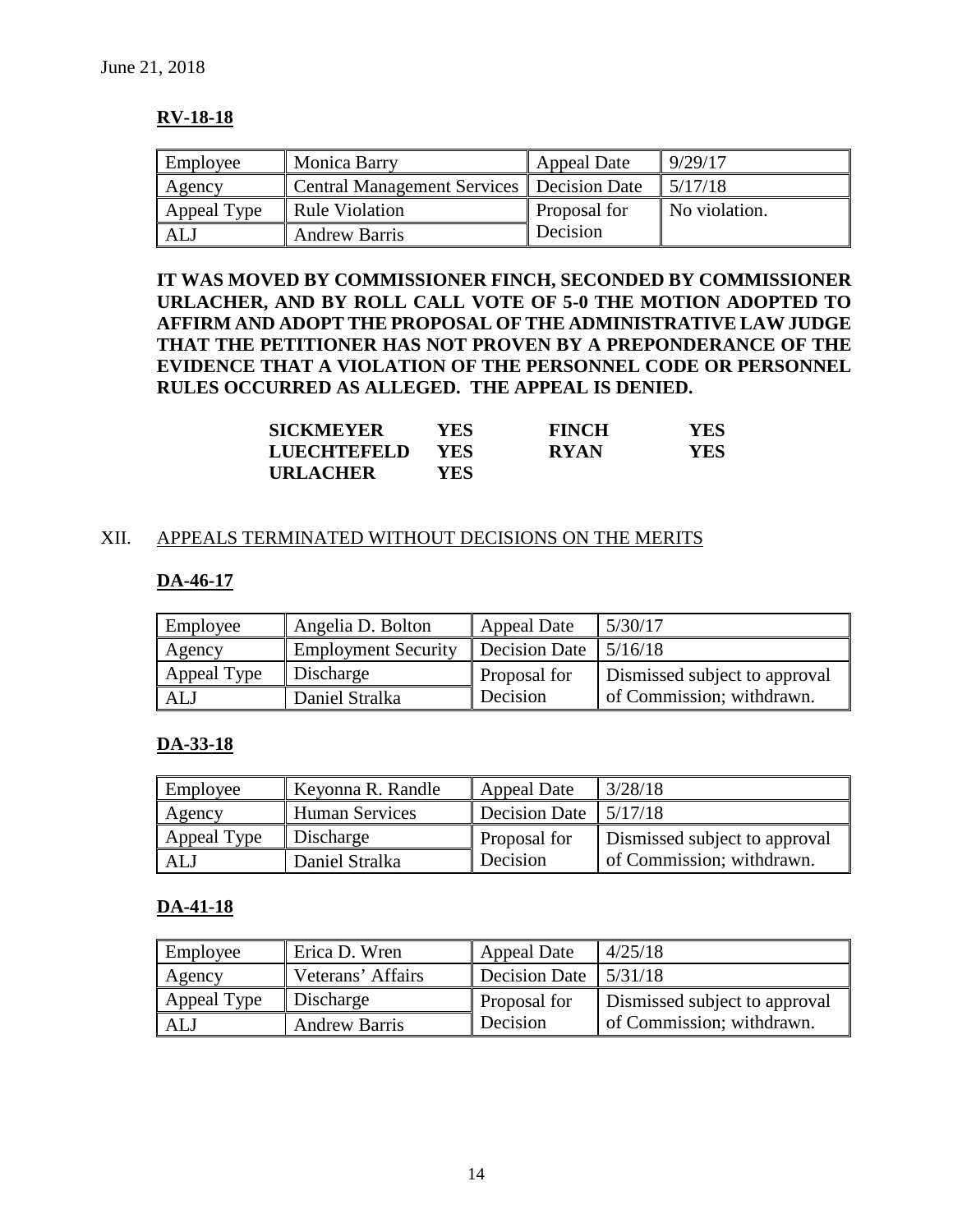# **DA-45-18**

| Employee    | Kiley M. Brown            | Appeal Date   | 5/10/18                               |
|-------------|---------------------------|---------------|---------------------------------------|
| Agency      | Healthcare & Family Svcs. | Decision Date | 6/06/18                               |
| Appeal Type | Discharge                 | Proposal for  | Dismissed subject to                  |
| <b>ALJ</b>  | Daniel Stralka            | Decision      | approval of Commission;<br>withdrawn. |

**IT WAS MOVED BY COMMISSIONER RYAN, SECONDED BY COMMISSIONER URLACHER, AND BY ROLL CALL VOTE OF 5-0 THE MOTION ADOPTED TO AFFIRM AND ADOPT THE PROPOSALS OF THE ADMINISTRATIVE LAW JUDGES TO DISMISS THE APPEALS AS THEY WERE WITHDRAWN.**

| <b>SICKMEYER</b> | YES-       | <b>FINCH</b> | <b>YES</b> |
|------------------|------------|--------------|------------|
| LUECHTEFELD      | <b>YES</b> | <b>RYAN</b>  | <b>YES</b> |
| <b>URLACHER</b>  | YES.       |              |            |

### XIII. REVIEW OF CLOSED MEETING MINUTES PURSUANT TO OPEN MEETINGS ACT

Assistant Executive Director Barris reported that after review of the Closed Meeting Minutes, the need for confidentiality still exists as to all those Minutes.

# I**T WAS MOVED BY COMMISSIONER RYAN, SECONDED BY COMMISSIONER URLACHER, AND THE MOTION ADOPTED 5-0 THAT AFTER REVIEW OF CLOSED MEETING MINUTES PURSUANT TO THE OPEN MEETINGS ACT, THE NEED FOR CONFIDENTIALITY STILL EXISTS AS TO ALL THOSE MINUTES.**

# XIV. STAFF REPORT

Executive Director Stralka reported that:

- The Department of Central Management Services executed the renewal for the Commission's Springfield office at the current location.
- $\triangleright$  The recently enacted appropriation bills included a supplemental fiscal year 2018 appropriation of \$140,000 for the Commission. This will allow it to pay all outstanding fiscal year 2016, 2017 and 2018 invoices. The Commission also received a fiscal year 2019 appropriation of \$446,200 which is what the Commission's request was.
- $\triangleright$  There was a recent Office of Executive Inspector General (OEIG) Final Report on positions in the Central Management Services Bureau of Property Management (BOPM). On May 18 the OEIG released a redacted Final Report on an investigation it conducted on the CMS Bureau of Property Management Regional Client Manager positions. A link to this report was previously forwarded to Commissioners. This investigation apparently started in November 2015 when the OEIG learned the position location for one of the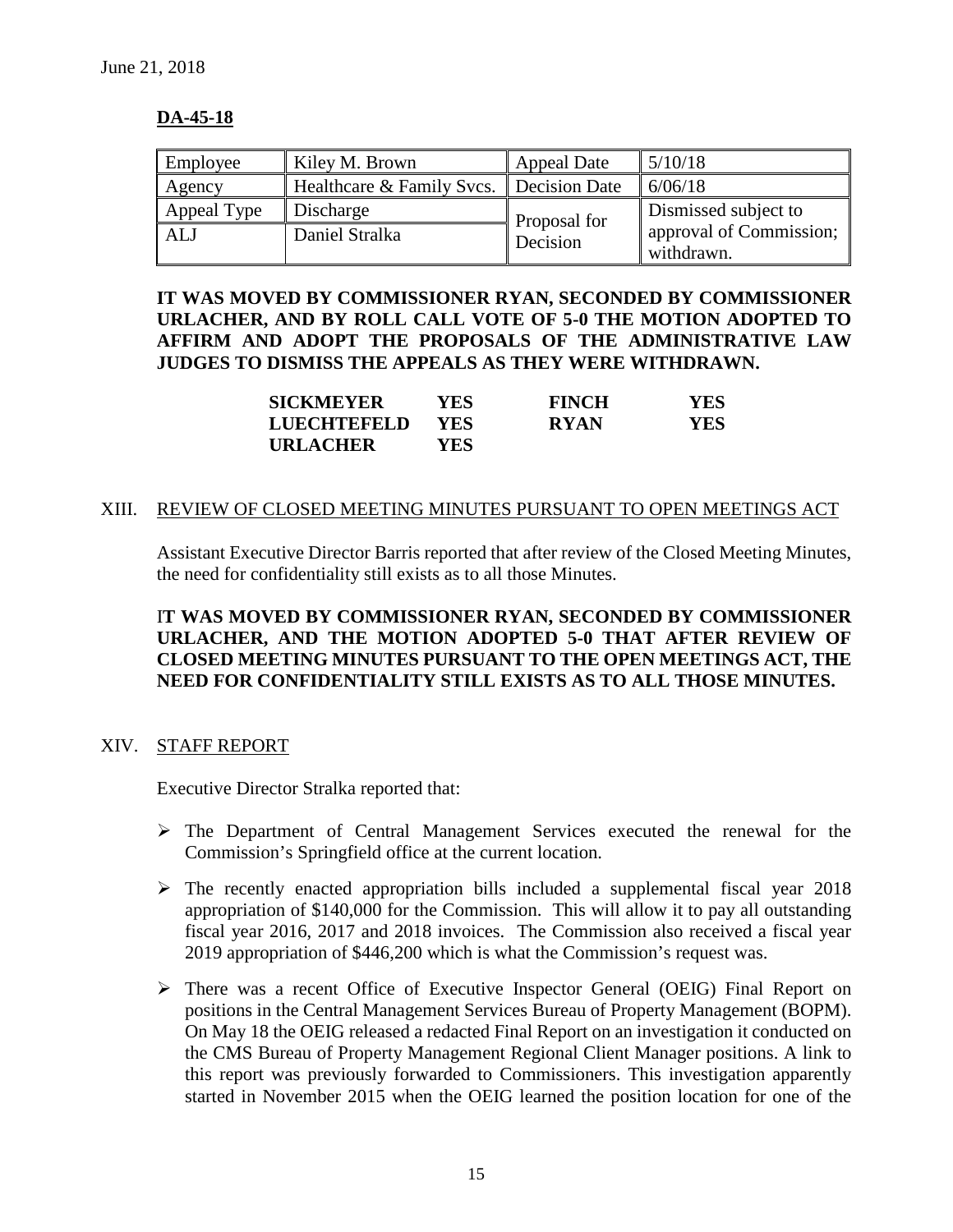Regional Client Managers was St. Clair County while the Commission's records indicated that the position was located in Sangamon County. The initial focus of the investigation was whether CMS had notified the Commission by clarification of the position description form that the position had been moved. CMS had not. The OEIG investigation broadened to include reviewing the work these seven employees were doing as not being in accordance with the duties set forth in their position description forms. The end result was that the OEIG concluded that the employees were not performing the job duties as set forth in the most recent position description for each of them nor did they report to the Deputy Director of the BOPM as the position descriptions indicated. The OEIG also concluded that the work the Regional Client Managers were performing would not warrant a principal policy exemption. The employees ended up all being laid off this past December 31 and the positions subsequently abolished. The Final Report also found mismanagement on the part of several high-level CMS Deputy Directors and the Director.

This Final Report is of interest to the Commission for three reasons. The first is the nature of the investigation that took place. It appears that the OEIG investigators were conducting position review activities over the 2+ years that will be strikingly similar to the position audits that Sabrina will start performing in the near future as Exemption Monitor.

Secondly, it is worth noting that the Commission staff first raised the issue of the location of these Regional Client Managers back in February 2016. The Region VII Manager was moved from Sangamon County to Champaign County. This was an issue because the Region VII counties were all located far downstate, 3-4 counties south of Champaign. The issue was raised informally with CMS and when there was no satisfactory response the position was put on the Commission's May 2016 agenda for proposed rescission. That started a lengthy series of communications and meetings with CMS representatives that was initially broadened to include the continued eligibility for exemption of the four Transactions positions in the Bureau. After additional back and forth – none of which resolved the Commission's concerns – Commissioner Urlacher in May suggested that Commission staff broaden their inquiry to include the entirety of the Bureau of Property Management. At a later point in time and as the Staff's issues with the BOPM remained unresolved, Chairman Sickmeyer added this issue to the agenda of his Quarterly Director meetings. It was sometime afterwards that the matter essentially resolved itself with the abolishments of the positions in question. It is noteworthy that the Commission staff has recently been advised by CMS that it is undergoing a reorganization of the BOPM which it hoped to have completed in time for the start of the new fiscal year. This will be discussed at our next quarterly meeting with the Director of CMS.

Lastly, the OEIG report references Commission staff and its interactions with CMS on this issue. There is a footnote of the Commission's emails with CMS that the then Deputy Director of Personnel was updating the duties of the Regional Client Managers in the position description forms. That ended up being a bone of contention with the OEIG. There are also references to CMS failing to forward to the Commission all the position description clarifications to these positions for Staff's review.